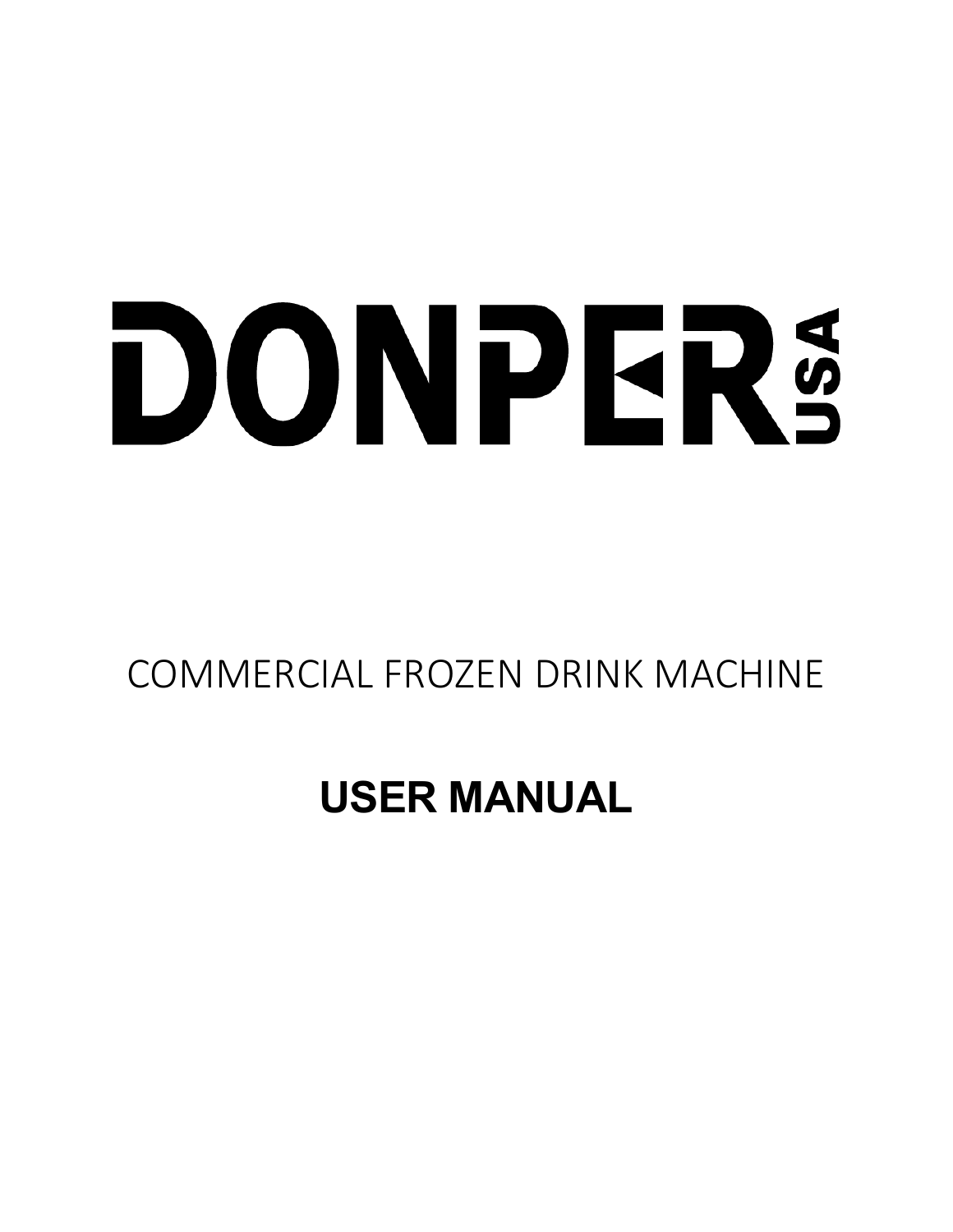# **SAFETY PRECAUTIONS**

It is important to comply with all of the following safety precautions or severe personal injury or damage to the machine may occur.

- 1. Prior to operating the machine, every operator must read and understand the operating instructions in this manual. If any potential operator does not understand any instruction in this manual, they should not operate the machine. Please call Donper USA's tech support line for any questions on the content of this manual.
- 2. It is important to observe all warning labels on the machine. If any warning labels are missing or damaged, replace them immediately.
- 3. Do not wear loose fitting garments or jewelry when operating or servicing the machine as these items may become attached to moving components of the machine and may cause serious bodily injury.
- 4. Stay alert at all times during operation of the machine.
- 5. Keep operating area near the machine clean and dry to avoid accidents and possible bodily injury.
- 6. Do not attempt any repairs or service until the main power supply to the machine has been unplugged.
- 7. Do not put objects or fingers in the dispense valve aperture as serious bodily injury may occur.
- 8. Do not operate machine if any excessive noise or vibration occurs. Contact your authorized service agent when any unusual noise or vibration begins and do not operate the machine until the service agent has repaired the machine.
- 9. Be certain the machine is installed with adequate space for proper air circulation, as failure to provide sufficient ventilation will reduce machine performance and void the machine warranty.



**CONNECT POWER BEFORE SER-VICING UNIT. HAZARDOUS MOVING** PARTS. DO NOT OPERATE UNIT WITH PANELS REMOVED.

# **MACHINE APPLICATION AND SPECIFICATIONS**

#### **Model XF124**

The machine consists of a freezing cylinder with a rotating internal auger or beater bar that is belt-driven by an electric motor. The auger has plastic scraper blades that scrape frozen product off of the inside of the refrigerated cylinder walls. The consistency or thickness control in the XF124 is a very reliable mechanical control system, whereby a torque sensing assembly on the drive motor determines when the cooling compressor should be turned off to maintain desired product consistency. A self-closing dispensing valve is attached to the front of the freezing cylinder and this valve assembly is transparent to allow the user to view the product in the freezing cylinder. The unit has an adjustable consistency control inside the right side panel of the machine (which should not be adjusted with the machine on or plugged in) and a mix low indicator light on the front of the machine to alert the user when more mix should be added to the hopper machine. The hopper of the machine is refrigerated to precool the product before it goes into the freezing cylinder so that your freeze and recovery times will be shortened. When properly maintained and operated, the XF124 will provide many years of service. Proper care includes regular cleaning and maintenance. To minimize the amount of maintenance necessary, follow the operating procedures outlined in this manual.

#### **Product Tips**

The XF124 was designed to dispense a wide variety of frozen beverages including frozen margaritas, daiquiris, fruit juice, lemonade, slushes, and other frozen cocktails. These products can be served in consistencies ranging from thin to fairly thick. A red spring is used on the drive motor to adjust product consistency to serve thin to medium products. The yellow spring is used for thicker products. The spring is located next to the drive motor behind the right side panel. Over an extended period of time, some products, such as frozen cocktails that contain alcohol, have a tendency to separate or stratify in the machine hopper. Separation of product in the hopper can result in frozen product quality inconsistency, so it is advised to stir the mix in the hopper occasionally to eliminate product separation.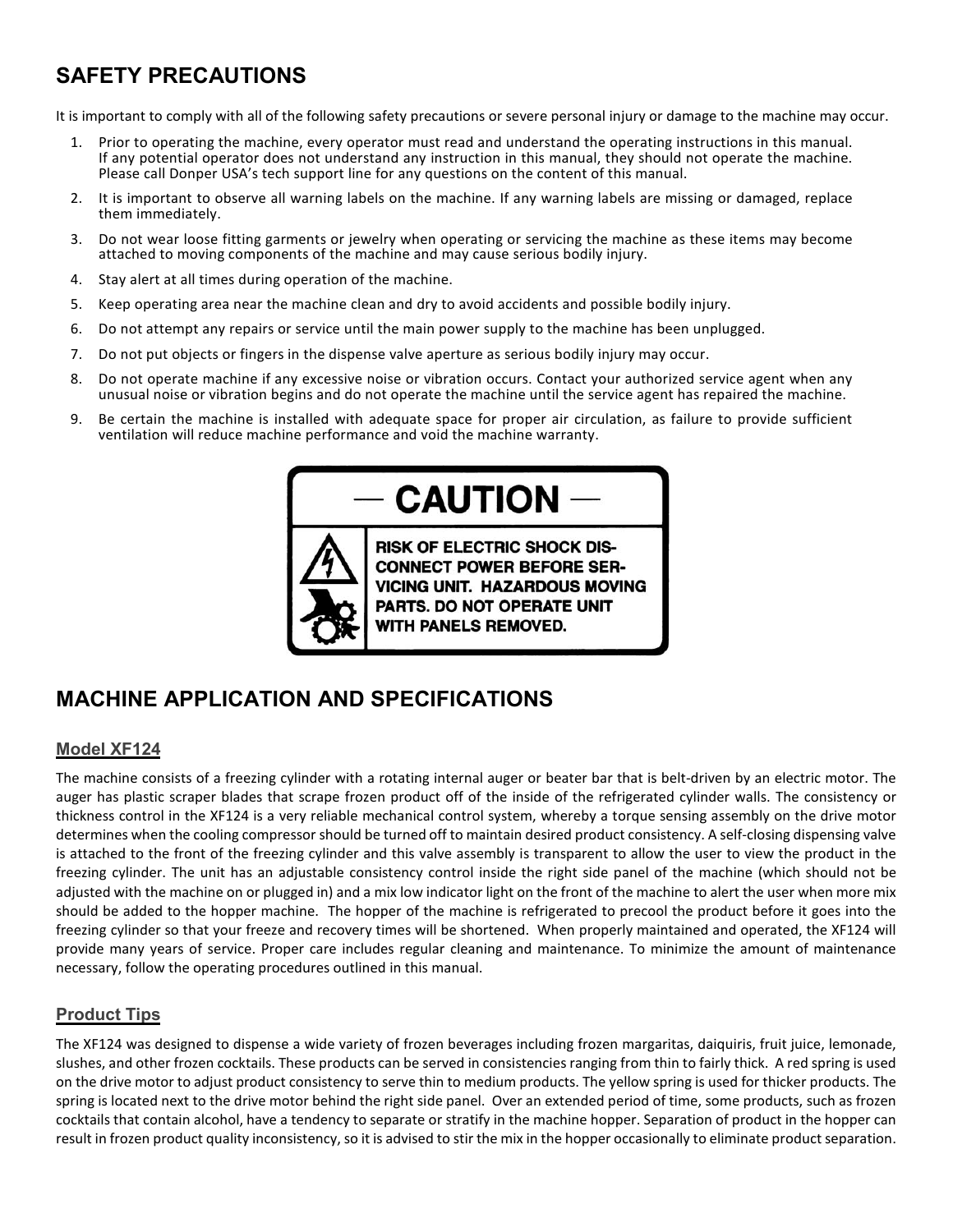Contact your local health department regarding its regulations for proper mix handling and storage.

#### **Feed Tube**

The XF124 uses a metering device, known as a feed tube, to feed a ratio of liquid mix and air into the freezing cylinder, and to reduce the frozen product rising out of the freezing cylinder back into the hopper.

#### **Produ**c**t Mix**

Freezing characteristics are affected by the amount of sweeteners, solids, and alcohol in the mix. The amount of sweeteners and solids is called BRIX and can be measured with a refractometer. A BRIX reading of between 11 and 16 will provide optimum machine operation. Mixes with this BRIX level will freeze down to a smooth, uniform consistency. Mixes with a BRIX measurement above 16 may take longer to freeze and may be soft and/or wet in consistency when dispensed. Mixes with a BRIX level below 11 may have larger ice crystals and may dispense slower than usual. Alcohol content also affects product freezing characteristics, as a higher alcohol content lowers the freezing temperature of the mix and may prevent the machine from cooling the mix to the temperature where the mix will be at the proper thickness. For maximum output capacity, pre-chill mix before adding it to the machine. Pre-chilled mix reduces the cooling system workload and speeds the initial freeze time. It is normal for output capacity to decrease when warm mix is added or when the machine is operated in a warm or humid location.

#### **Machine Specifications**

| Dimensions (H x W x D)            | 26.5" x 13" x 29" (67 cm x 33 cm x 74 cm)   |
|-----------------------------------|---------------------------------------------|
| Electrical                        | 115V / 60Hz / 1 PH Dedicated 15 Amp circuit |
| Circuit NEMA #                    | $5-15R$                                     |
| Drive Motor                       | $1/2$ hp,                                   |
| Compressor                        | $3/4$ hp                                    |
| Cooling                           | Air-cooled                                  |
| <b>Actual Weight</b>              | 175 lbs (79.4 kg)                           |
| Mix Hopper Capacity               | 5 gallons (18.9 liters)                     |
| <b>Freezing Cylinder Capacity</b> | 1-1/2 gallons (5.7 liters)                  |
| Refrigerant                       | R404a                                       |

## **INSTALLATION**

- 1. Place the XF124 on a level counter that is stable and strong enough to safely support the machine's full weight with mix in it (typically 250 lbs).
- 2. Make sure machine is to be placed in a location that is within 6' of a properly grounded circuit and allows adequate space (at least 6 inches) on each of the left, right, and back sides of the machine for proper air circulation.
	- **NOTE: Failure to allow adequate ventilation will substantially reduce the machine's performance, may cause damage to the machine, and may void the warranty due to improper operation of the machine.**
	- **NOTE: Locating the unit in high ambient temperatures (over 90°F) will reduce the performance of the machine.**
- 3. Reverse the position of the dispense valve handle. During shipment the handle is positioned close to the unit to prevent damage. Remove the pin on the dispense valve and rotate the handle in the dispense valve half a turn. This will position the end of the handle away from the machine about 4 inches. Replace the pin in the dispense valve and the valve is ready for use.
- 4. Be sure ON-OFF-CLEAN switch (toggle switch located underneath the lighted sign on the left front side of the machine) is in the "OFF" position.
- 5. Connect the power cord directly to a properly grounded 120V/60Hz, 20 Amp DEDICATED circuit. No other equipment should be on the same circuit as the XF124.

#### **DO NOT USE AN EXTENSION CORD TO POWER THE XF124 OR DAMAGE TO THE MACHINE MAY OCCUR DUE TO THE VOLTAGE DROP IN THE EXTENSION CORD.**

**DO NOT MODIFY THE POWER CORD OR PLUG IN ANY WAY OR SEVERE BODILY INJURY CAN OCCUR.**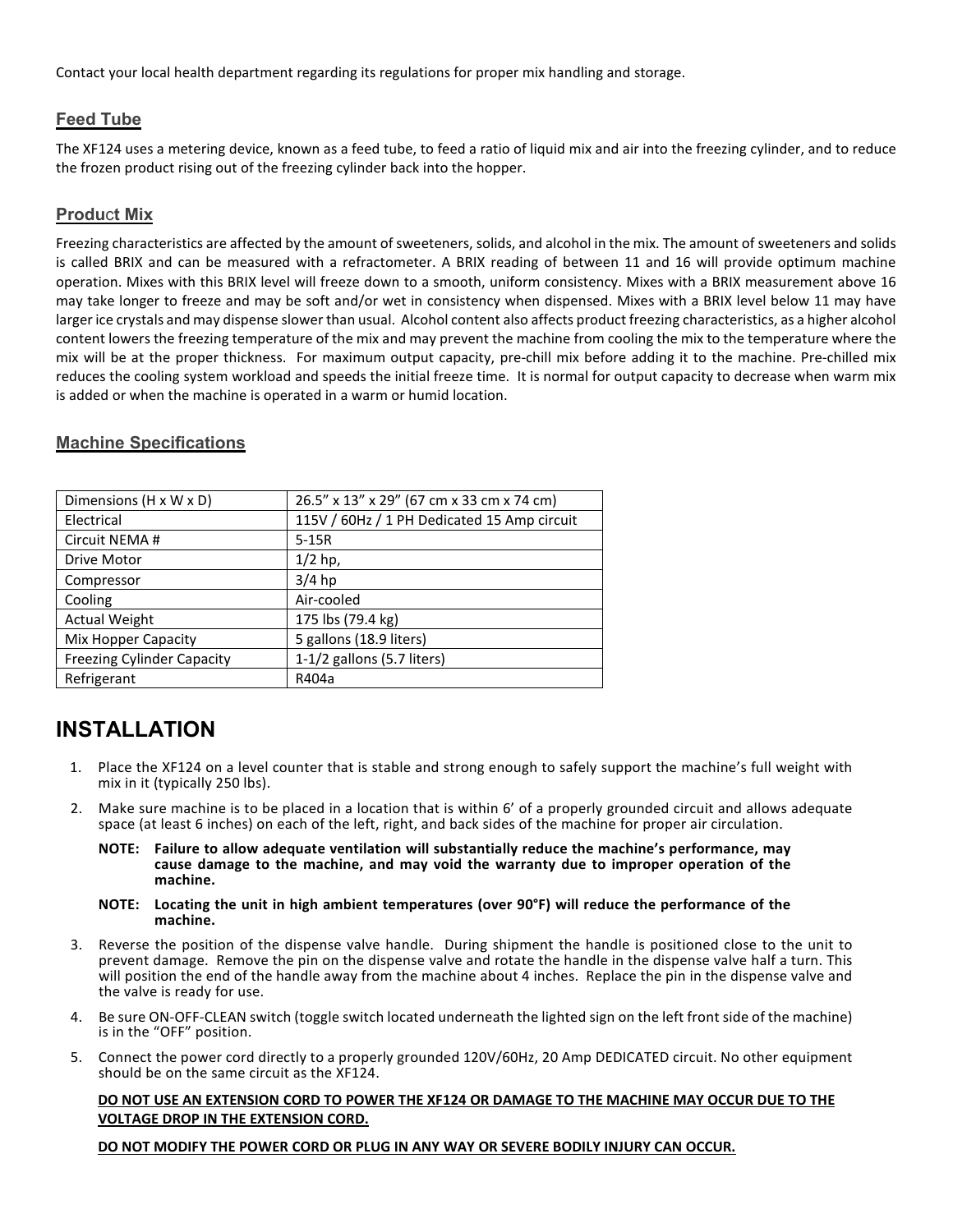#### **ONLY OPERATE THE MACHINE ON A 3 PRONG GROUNDED PLUG OR SERIOUS BODILY INJURY MAY OCCUR.**

#### **RUNNING THE XF124 ON AN INADEQUATE POWER SUPPLY OR OTHERWISE NOT COMPLYING WITH THE REQUIREMENTS OF THIS SECTION WILL CAUSE DAMAGE TO THE MACHINE AND WILL VOID THE WARRANTY.**

- 6. Pour liquid mix into the hopper.
- 7. Insert the feed tube in the hopper hole (if desired).
- 8. Turn the power switch to the ON position to begin freezing the mix.

## **OPERATION AND ADJUSTMENTS**

#### **How to Operate**

- 1. Sanitize unit before use.
- 2. Fill the mix storage hopper and
- 3. Turn power switch to "ON" position.
- 4. Allow product to freeze in barrel. Compressor will turn off when product reaches pre-set consistency.
- 5. To dispense product pull down valve handle and release when done.
- 6. If product consistency is not as desired, adjust per the instructions herein.
- 7. Refill mix storage hopper when "mix out" light is ON.
- 8. Clean the unit regularly following local health codes.
- 9. Perform maintenance when necessary to increase the life of the unit. See the chart in this manual for regular maintenance schedule.

#### **Mix Low Function**

1. The XF124 senses when mix is low in hopper. When the mix level in the hopper is low, the RED mix low light located in the front of the machine next to the valve block will illuminate red.

#### **NOTE: Do not run the unit under mix low conditions for long periods of time. This can affect machine performance or damage components of the machine.**

#### **Consistency Adjustment**

From time to time, it may become necessary to re-adjust the consistency or thickness of the XF124 to compensate for variation between different mixes or to switch from one type of product to another. This adjustment is made as follows:

1. Disconnect electrical power to the machine.

#### **WARNING: DO NOT ATTEMPT TO ADJUST THE MACHINE UNTIL ELECTRICAL POWER HAS BEEN DISCONNECTED.**

- 2. Remove right side panel (facing the front of the machine, the right side panel)
- 3. Use the adjustment screw, situated on the front of the drive motor mounting bracket to change product thickness. Turn the thumbscrew (3 full turns for red spring, 1 turn for yellow spring) to make a noticeable change in consistency

#### **NOTE: Clockwise (when looking down at the top of the adjustment screw) is for thicker product consistency and counter clockwise is for thinner product consistency.**

- 4. Reinstall the side panel, reconnect power.
- 5. Turn machine to "ON" and allow it to freeze to desired consistency.
- 6. Check product. Repeat process until desired consistency is achieved.
	- **NOTE: When making changes to a thicker setting, recheck consistency again after the compressor has stopped cooling and has cycled off. When adjusting (counter-clockwise) to a thinner consistency, a large portion of product must be drawn from the dispense valve to reduce the product thickness below the new set point, and then allow the machine to refreeze product to the new setting, which may again be checked once the compressor has stopped cooling and the machine has cycled off.**

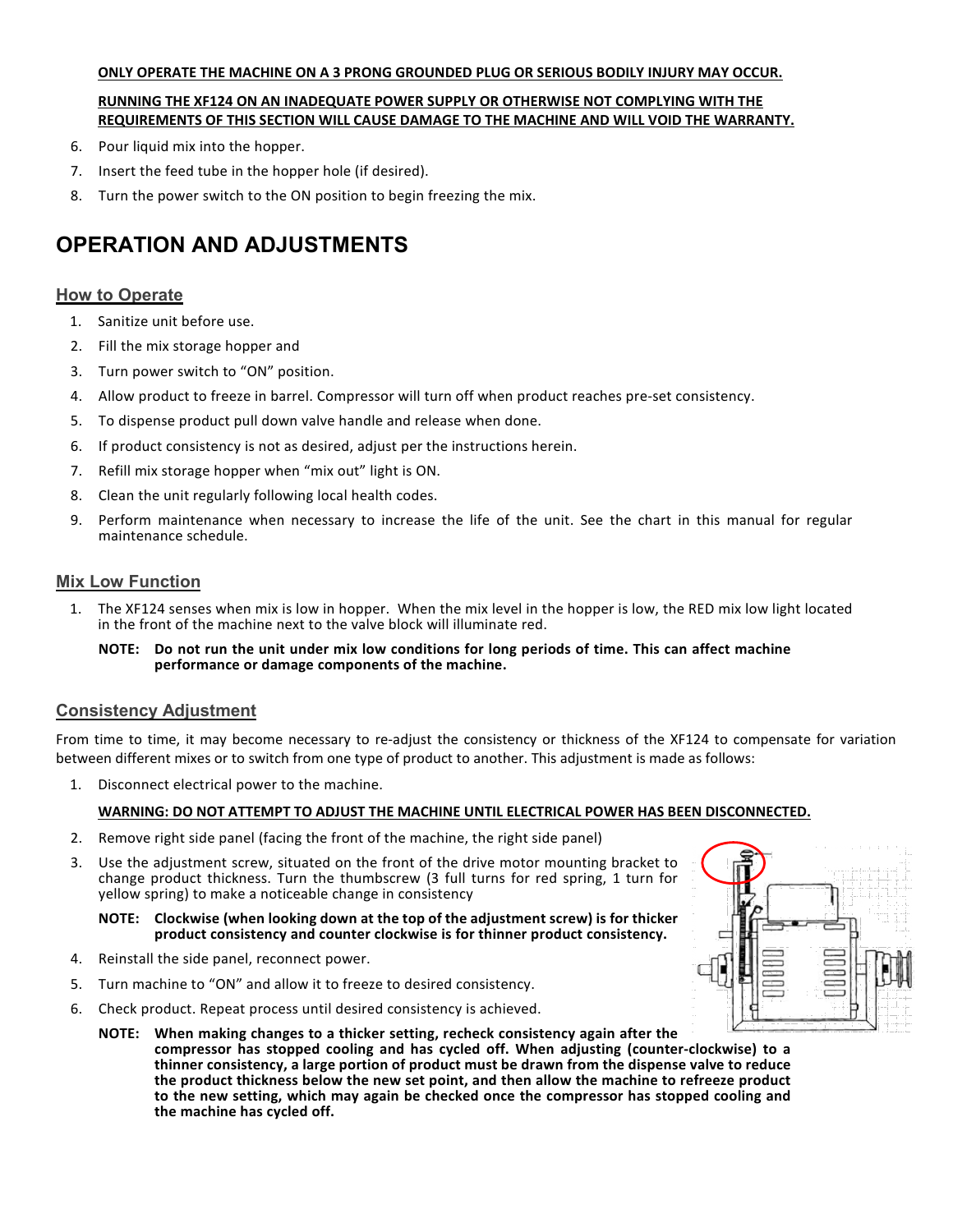# **CARE AND CLEANING**

- 1. Cleaning and sanitizing frequency must be followed according to state and local health department regulations.
	- **NOTE: Each time the machine is fully disassembled, all food zone machine components (all parts of the machine that come in contact with the product being dispensed) must be thoroughly washed and sanitized using procedures recommended by the local health department. In lieu of local health department recommendations, use a three compartment sink; one compartment to wash parts in detergent, one compartment to rinse, and one to sanitize.**

#### **Drain and Rinse**

- 1. If the machine is empty, proceed to the Disassembly and Cleaning section below. If there is product in the machine, turn the front panel switch to "CLEAN" and drain the remaining mix from the machine by dispensing the product into a bucket from the dispensing nozzle.
- 2. Close the dispensing valve and turn machine to "OFF".
- 3. Remove the feed tube and pour water into the storage hopper. Allow the water to fill the freezing cylinder.
- 4. Turn the panel switch to "CLEAN" for 5 minutes.
- 5. Open the dispensing valve and drain the water from the machine.
- 6. Turn the machine "OFF".
- 7. Repeat steps 3-5 until the water drained from the machine is clear.

#### **Disassembly and Cleaning**

- 1. Disassemble the dispensing valve assembly.
- 2. Pull out valve handle retaining pin while supporting the valve plunger from the bottom. Picture
- 3. Push up on the valve plunger and remove the stainless handle. Picture
- 4. Slide the valve plunger and spring downward to remove. Picture
- 5. Remove knobs and carefully remove the front dispensing valve assembly, leaving the beater bar assembly in the cylinder.
- 6. Remove the O-rings from the plunger assembly and back of the dispensing valve body.
	- **NOTE: To remove an O-ring, first wipe off all of the lubricant using a clean paper towel. Pinch the O-ring upward using a dry paper towel between your index finger and thumb. When a loop is formed in the O-ring, roll it out of the groove with your other thumb. Always remove the O-ring farthest from the end of the plunger first. Carefully inspect the O-rings and replace if necessary.**
- 7. Remove the beater bar assembly from inside the freezing cylinder taking care to avoid damaging the rear seal assembly at the back of the freezing cylinder. Disassemble the beater bar assembly by removing the stator rod and front and rear stator rod bearings.
- 8. Slide the shaft seal off the beater bar shaft and inspect for damage.
- 9. Remove feed tube from bottom of hopper and remove O-rings.
- 10. Remove drip tray and empty contents.
- 11. Take all components to the cleaning area.
- 12. Prepare 1 gallon solution of hot tap water and a good grade of dishwashing detergent.
- 13. Thoroughly wash all components in a warm, mild detergent solution including the inside of the freezing cylinder and the mix storage hopper. DO NOT WASH COMPONENTS IN A DISHWASHER.
- 14. Use a medium sized brush to clean the bottom of the valve body and the inside of the plunger bore with mild detergent solution taking care to remove only remaining lubricant.
- 15. The exterior of the machine should be cleaned as needed with a mild food safe cleaner and cloth. Do not use abrasive cleaners, such as cleansers or steel wool to clean the machine or damage may occur.

#### **Reassembly**

#### **NOTE: Allow all parts to dry completely before reassembly.**

1. Reassemble drip tray and re-install on front of unit.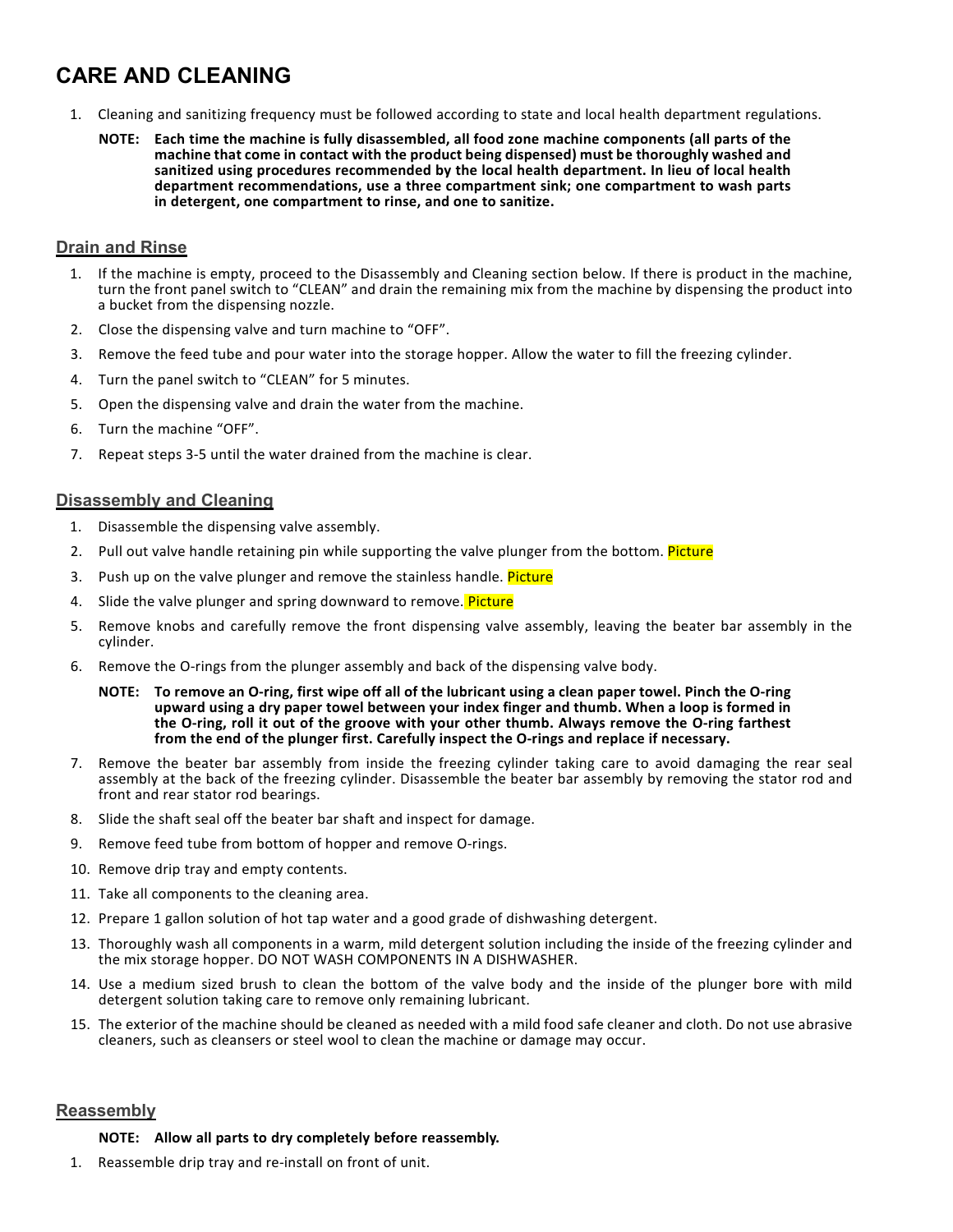- 2. Wet the inner rubber lip of the rotary half of the seal and the back end of the beater bar shaft with water.
- 3. Slide rotary half of assembly onto the beater bar shaft, RUBBER FIRST, with the smooth sealing surface facing the back of the beater bar. (See Figure U). Be sure the rotary half is fully seated against the shoulder of the shaft.
- 4. Insert the stationary half of the seal into the ribbed rubber boot with the polished surface facing out (forward).
- 5. Lightly lubricate the ribbed rubber boot of the stationary ceramic seal (taking care not to get any lubricant on the polished surface) and insert it straight back into the recess at the back of the freezing cylinder, RUBBER FIRST. (See Figure V)
	- **NOTE: The stationary half of the seal must be completely dry before reassembling. If the circular half of the seal is white, make sure that the grooved side is toward the rubber. If the circular half is black, be sure the glossy side is facing out.**
- 6. Reassemble the beater bar assembly, as shown in Figure W. Insert the larger front and smaller rear white plastic bearings into beater bar, then slip in the stator rod.
- 7. Carefully and slowly guide the beater bar into the freezing cylinder, taking care not to damage the seal assembly. Turn beater bar shaft until it engages the square drive coupling. Slide the beater bar back into the cylinder so that the two smooth sealing surfaces meet. (See Figure X)
- 8. Inspect and lightly lubricate the large square o-ring and refit it into the back of the valve block assembly. Install the valve assembly on the front studs and tighten the knobs until they are finger tight. Do not use tools to tighten knobs.

**NOTE: Failure to lightly lubricate the large o-ring can result in product leakage.**

#### **Sanitizing and Refilling**

- 1. Reassemble feeduretor by installing the two o-rings at the bottom of the feed tube.
- 2. Place the feeduretor assembly in the bottom of the hopper.
- 3. Install the o-rings on valve plunger and lay plunger assembly on a clean piece of paper towel.
- 4. Prepare a minimum of 2.5 gallons (9.5 liters) of sanitizing solution (Kay-5 Sanitizer/Cleaner or equivalent) following the manufacturer's instructions. NOTE: Add 1 ounce of Kay-5 to 2.5 gallons (9.5 liters) of 120°F (50°C) water to achieve a concentration of 100 parts per million.
- 5. Dip a medium sized brush into the sanitizing solution and sanitize the inside bore of the dispensing valve. (Figure Y)
- 6. Place a small amount of lubricant onto a piece of clean paper toweling. Use a clean piece of paper toweling to pick up the small end of the valve plunger assembly. Apply a thin film of lubricant from the other piece of paper toweling. (Figure Z)
- 7. Slide the valve plunger spring over the small end of the valve plunger and, using another clean piece of paper toweling, pick up the valve plunger at the outlet end and insert plunger and spring into the valve body. (Figure AA)
- 8. Push up on the valve plunger and insert the stainless steel handle. (Figure BB)
- 9. Holding the handle down slightly so that the hole in the handle and valve block are aligned, insert the dispensing valve handle retaining pin. (Figure CC)
- 10. Pour sanitizing solution into the mix storage hopper and allow the solution to fill freezing cylinder. Use a large brush to sanitize all hopper surfaces. (Figure DD)
- 11. Turn panel switch to "CLEAN" and allow machine to run for 5 minutes.
- 12. Open dispensing valve and drain solution. Allow the beater bar to push remaining sanitizer out of the freezing cylinder. Once the sanitizing solution is drained, turn panel switch to "OFF".
- 13. Place a small amount of sanitary lubricant onto another piece of clean paper toweling. Use a clean piece of paper toweling to pick up the large end of the feeduretor from the bottom of the hopper taking care not to touch the sanitized feeduretor with your bare hand (Figure EE). Apply the lubricant on the other piece of paper toweling to the two o-rings on the bottom of the feeduretor assembly (Figure EE).
- 14. Place the lubricated feeduretor assembly on a clean piece of paper toweling.
- 15. Prepare fresh product according to manufacturer's instructions.



**Figure Y** Sanitize Valve Body



**Figure Z** Lubricate Plunger



**Figure AA** Installing Plunger and Spring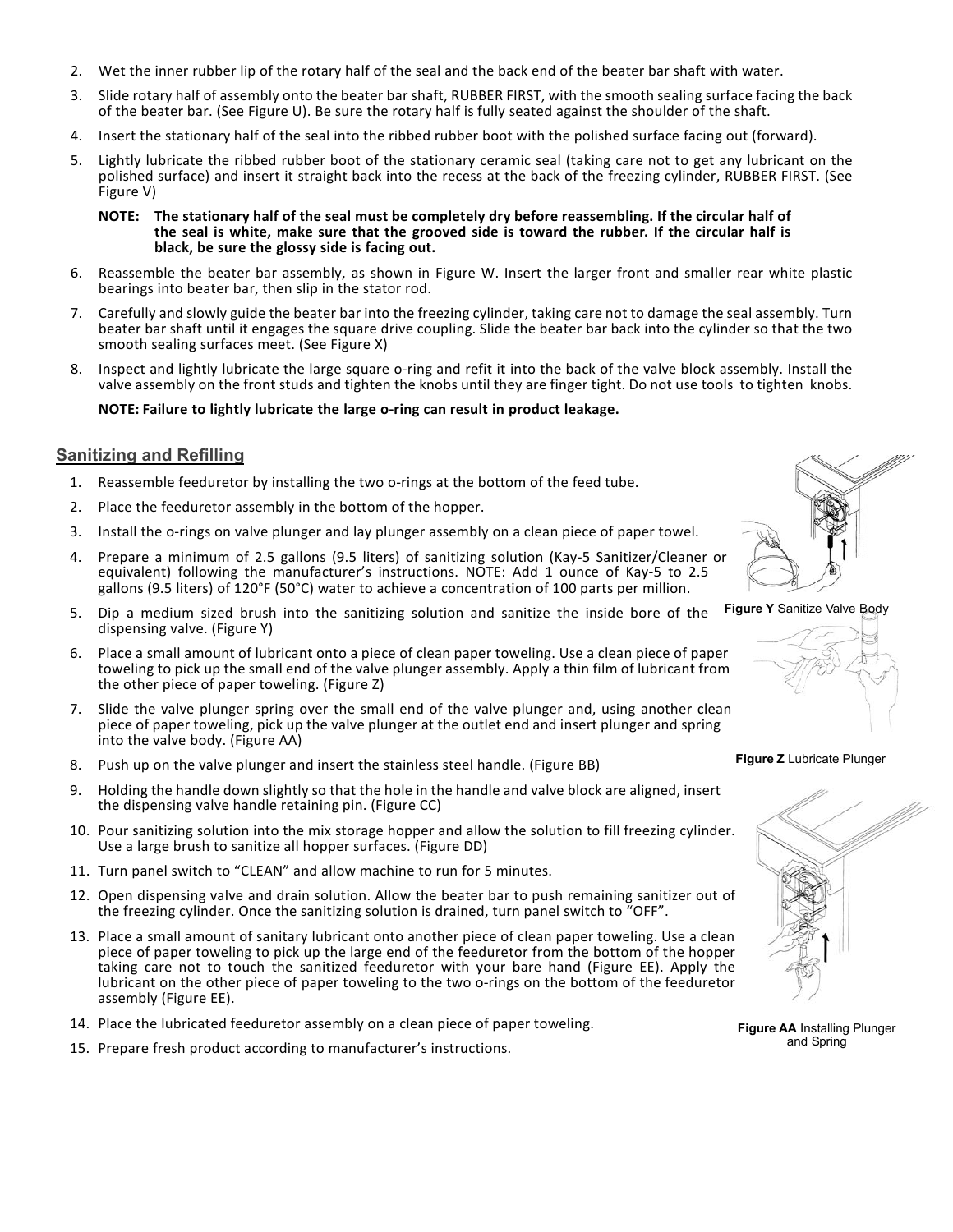- 16. Hold open the dispensing valve and pour product (approx. 10 oz.) into the hopper to allow this product to chase out any remaining sanitizer. Watch the product flowing out of the dispensing valve and close the valve when the new mix has purged the sanitizer remaining in the cylinder.
- 17. Use a clean piece of paper toweling to insert the sanitized feeduretor assembly into the inlet hole in the hopper.
- 18. Fill mix storage hopper with fresh product. Cover hopper with hopper lid.
- 19. Turn front panel switch to "ON". Allow the machine to reach proper consistency.

#### **Clean-In-Place Procedure (Daily Cleaning)**

This equipment has been approved for a Clean-In-Place procedure that does not require complete disassembly on a daily basis. The unit still requires regular complete disassembly for cleaning and sanitizing. To perform the C-I-P procedure follow the instruction below:

- 1. Empty any product in the machine and turn to OFF.
- 2. Disassemble the dispensing valve assembly following the instructions in Disassembly and Cleaning.

#### **NOTE: Leave the valve block in place. Only disassemble the plunger, handle, spring, o-rings and pin.**

- 3. Remove feeduretor assembly from hopper and remove o-rings.
- 4. Take all components to the cleaning area.
- 5. Carefully inspect the o-rings for cracks, chips or cuts and replace if necessary.
- 6. Prepare 1 gallon solution of hot tap water and a good grade of dishwashing detergent.
- 7. Thoroughly wash all parts including handle, pin, valve plunger, spring, feeduretor assembly and all o-rings in detergent solution.
- 8. Use a medium sized brush to clean the bottom of the valve body and the inside of the plunger bore with detergent solution taking care to remove any remaining lubricant.
- 9. Reassemble following the instructions under Sanitizing and Refilling.

**NOTE: Run the unit with sanitizer on "CLEAN" for 20 minutes before draining and refilling.**

## **MAINTENANCE**

#### **WARNING: DISCONNECT POWER FOR MAINTENANCE. DO NOT ATTEMPT TO PERFORM MAINTENANCE ON THE MACHINE UNTIL ELECTRICAL POWER HAS BEEN DISCONNECTED.**

#### **Suggested Daily Maintenance**

- 1. Clean, lubricate and sanitize the machine following guidelines.
- 2. Clean the exterior of the machine using a soft wet cloth. (Wipe down spinner if attached)
- 3. Empty drip tray.



**Figure BB** Insert Valve Handle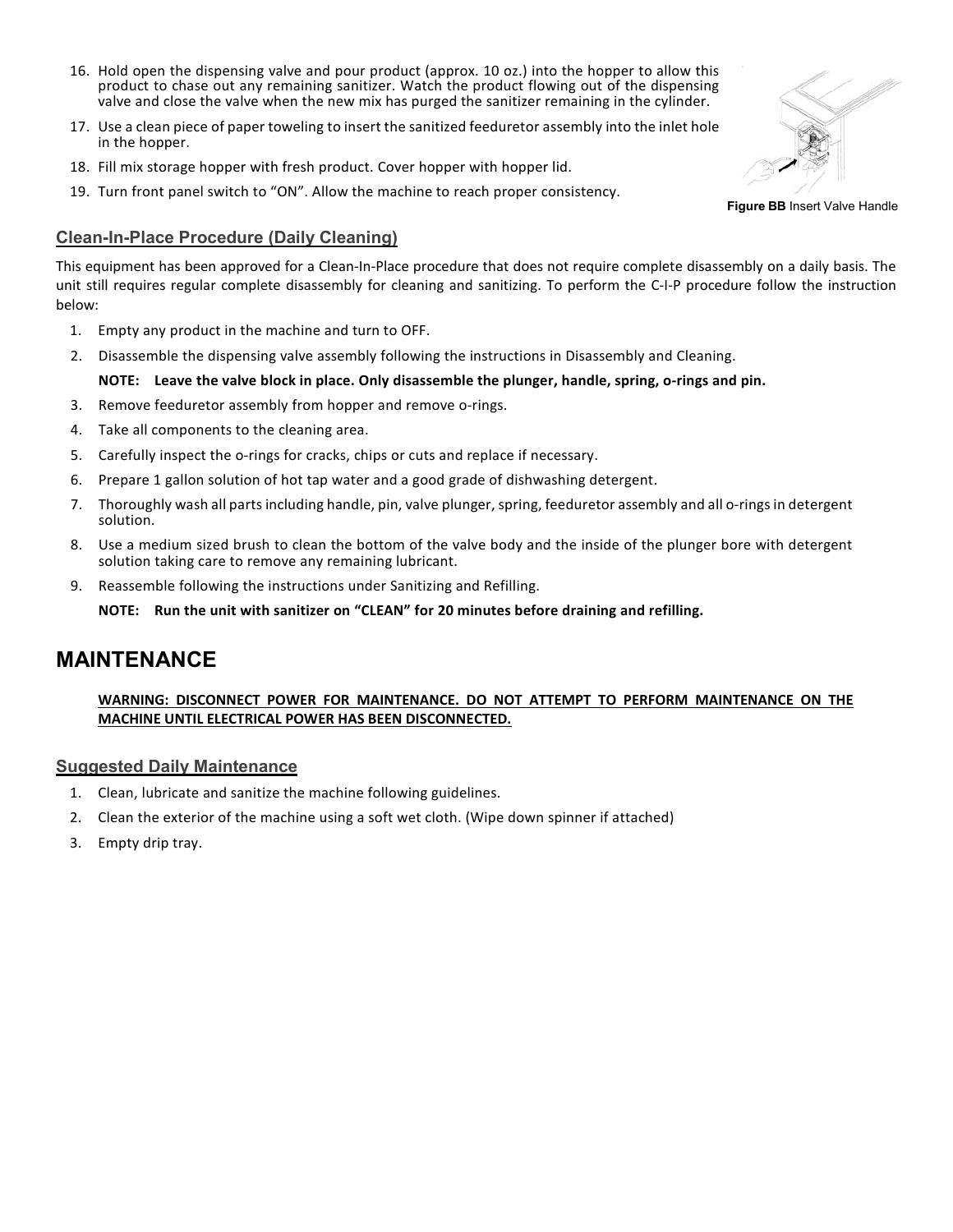#### **Parts Replacement Schedule**

| <b>Part Description</b>                                     | <b>Monthly</b>                                              | Every 3<br><b>Months</b> | Every 6<br><b>Months</b> | <b>Annually</b>                   | <b>Quantities to be Replaced</b>                               |
|-------------------------------------------------------------|-------------------------------------------------------------|--------------------------|--------------------------|-----------------------------------|----------------------------------------------------------------|
| <b>Shaft Seal</b><br>(W0340201 or W0340210)                 |                                                             |                          |                          | Replace                           | 1                                                              |
| Drive Shaft<br>(W0451067)                                   |                                                             |                          |                          | Inspect & replace if<br>necessary | $\mathbf{1}$                                                   |
| <b>Drive Belts</b><br>(W0450209)                            |                                                             |                          |                          | Inspect & replace if<br>necessary | $\mathbf{1}$                                                   |
| Scraper blades<br>(if equipped) (W1431084)                  |                                                             |                          | Replace                  |                                   | $\overline{2}$                                                 |
| Square cut o-ring on valve<br>body/face plate<br>(W0340055) |                                                             |                          |                          | Inspect & replace if<br>necessary | 1                                                              |
| Front stator flange bearing<br>(W0430032)                   |                                                             |                          |                          | Replace                           | $\mathbf{1}$                                                   |
| Rear stator flange bearing<br>(W0430024)                    |                                                             |                          |                          | Replace                           | $\mathbf 1$                                                    |
| Dispense valve O-rings<br>(W0340022)                        |                                                             | Replace                  |                          |                                   | Thick Product Plunger: 2<br><b>Standard Product Plunger: 3</b> |
| Feed tube O-rings<br>(W0340011)                             |                                                             | Replace                  |                          |                                   | 2 or 3                                                         |
| Condenser                                                   | Inspect & clean if<br>necessary (Air-<br>cooled units only) |                          |                          |                                   | 1                                                              |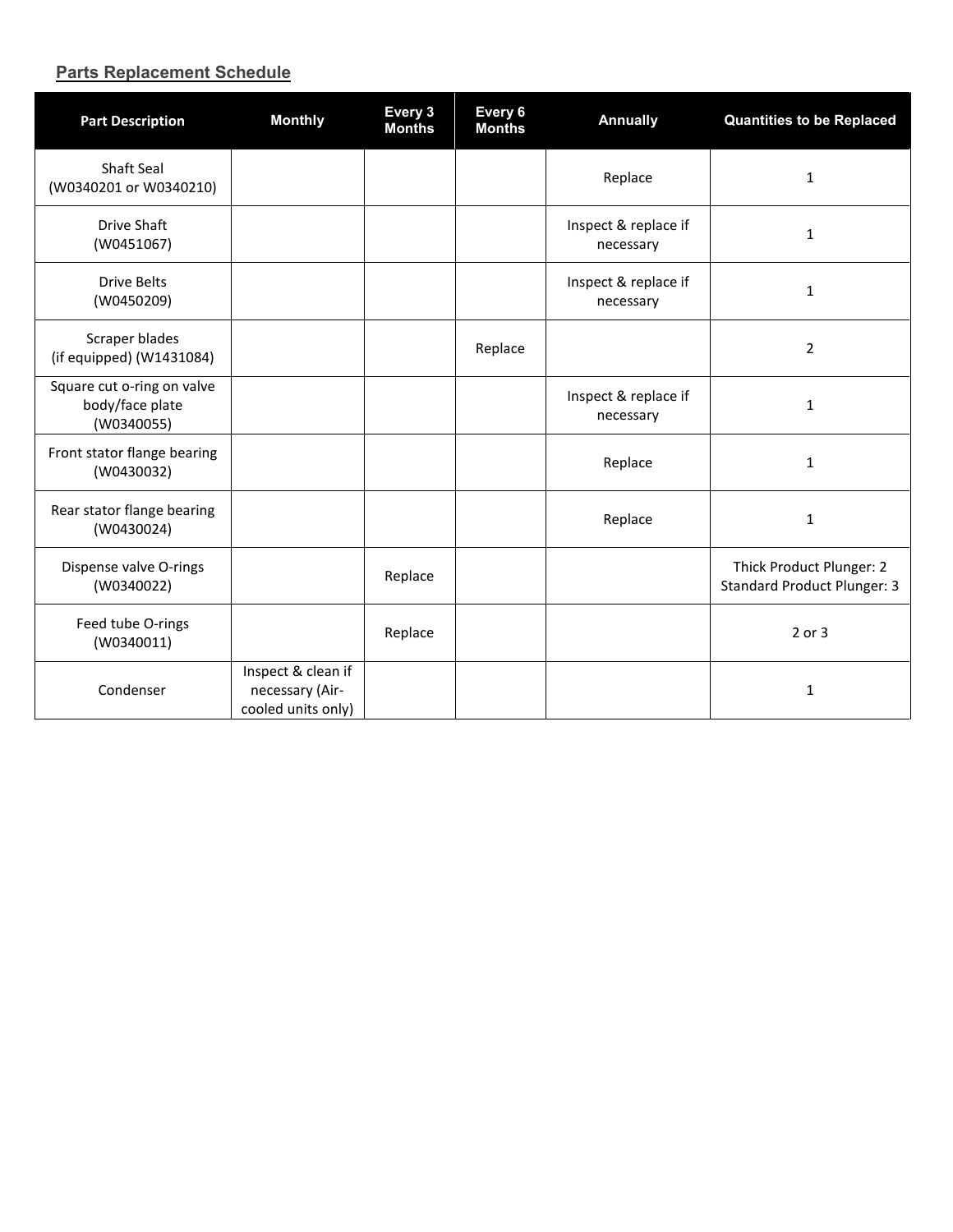#### **Preventative Maintenance Procedure (Every 6 to 12 Months)**

A preventative maintenance visit should be performed every 6 to 12 months depending on the usage and environment where the unit is placed. (Ex. seasonal machines - once before season, year round machines - twice per year). The following procedures should be performed during a preventative maintenance visit. This does not take the place of daily care and cleaning procedures as described by local health codes and the manual. PM kit #W0890157 contains the standard replacement parts needed for preventative maintenance including O-rings, standard seal kit stator bearings and drive belt. Units with a coconut oil product seal should order all parts separately. Units with scraper blade beater bar will require the scraper blades be ordered separately.

- Verify ventilation is adequate (Air-cooled units: 6" minimum on both sides, open at top, and as far as possible from dust sources; Water-cooled units: 0" on both sides, 3 -6" at rear of unit and open at top).
- Verify adequate water flow and drain connections on water-cooled versions.
- Check product temperature and consistency for proper setting (refer to product manufacturer's recommendation) adjust if necessary. Where equipped be sure to check the temperature in both the hopper and cylinder.
- Ensure product is being mixed properly and is within specification (check brix most products should be around 13% - refer to product manufacturer's recommendations for exact recommended brix).
- Check for any leaks.
- Empty product from the unit. Disassemble unit completely (as if for cleaning).
- Clean and sanitize all disassembled parts following the cleaning instructions in the manual.
- Clean and sanitize hopper, freezing cylinder and splash zones on the machine.
- Check condition of all panels and lids replace if necessary.
- Check beater bar scraper blades for wear if equipped replace once per year minimum.
- Check beater bar for signs of wear replace if necessary. Verify alignment when replacing.
- Check valve body gasket for wear replace once per year minimum.
- Check valve body knobs (used to hold valve body in place) replace if necessary.
- Check condition of shaft seals and stator bearings replace once per year minimum.
- Inspect drip cup at back end of freezing cylinder for signs of seal leakage.
- Replace o-rings on hopper float (where necessary), dispense valves and feed tubes (lubricate).
- Lubricate parts where appropriate (dispense valve o-rings, feed tube o-rings, rubber boot of stationary shaft seal).
- Re-assemble unit and sanitize hopper and freezing cylinder by running CLEAN cycle.
- Clean and sanitize spinner if equipped.
- Check operation of merchandiser and mode lights replace light bulbs if necessary.
- Clean reusable filter if equipped. Check condition of filter and replace if necessary.
- Clean condenser.
- Inspect the drive shaft and motor shaft bearings for excessive wear (drive shaft hole rounding out) replace if necessary. Verify alignment when replacing.
- Check V-belt tension (should be 1/2" 5/8") and verify all set screws are tightened adjust if out of range. Replace belt once per year minimum.
- Verify compressor operation and machine controller operation.
- Check electrical connections (outlet should be properly grounded with amperage capacity equal to or over the amperage specified on the serial tag).
- Check fan operation (condenser fan) and clean fan blades if necessary.
- Review proper periodic care and cleaning instructions (disassembly, cleaning, sanitizing, lubrication, and re-assembly) with store personnel. Train store personnel to follow proper procedures (stress importance of store level maintenance ie. lubrication, filter cleaning, etc.).
- Make sure store personnel have appropriate supplies (lubricant, cleaning brushes and sanitizer) to care for machine.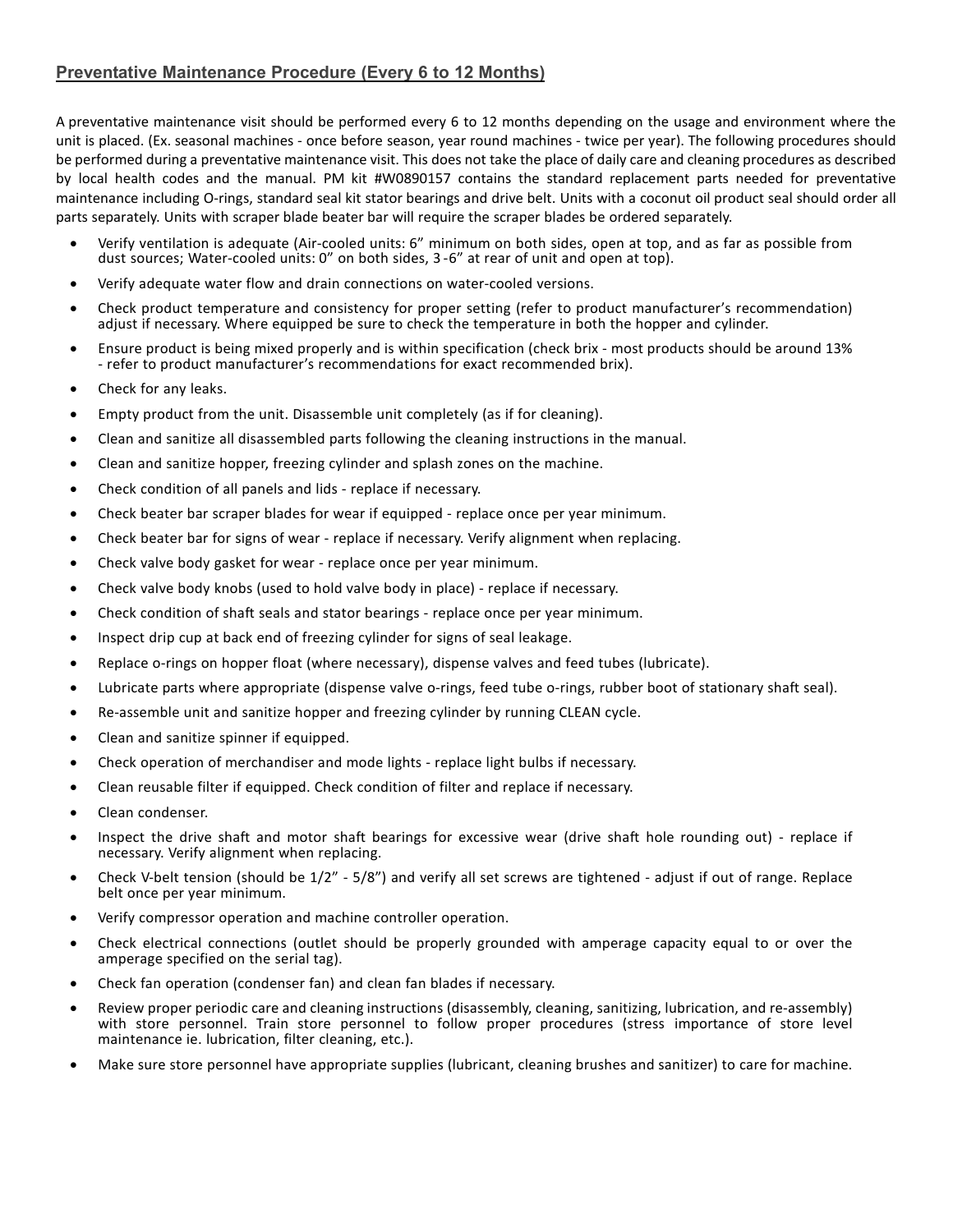#### **How to Clean Condenser (Air-Cooled Unit Only)**

- **NOTE: Loss of refrigeration efficiency will result if condenser is allowed to become dirty. Excessive compressor run time or loss of capacity are a good indication that the condenser needs to be cleaned.**
- 1. Disconnect electrical power.
- 2. Remove side panels.
- 3. Place a damp towel over the side of the condenser opposite the fan motor.
- 4. Use compressed air or CO2 blow out dirt from the fan side of the condenser. An alternate cleaning method is to use a condenser brush and vacuum cleaner.

#### **CAUTION: PROCEDURE CAN CREATE A LOUD NOISE.**

#### **How to Clean Exposed Filter (Air-Cooled Unit Only)**

- 1. Slide exposed filter out of the rails by pulling forward on the filter. It is recommended to remove the filter by using the palm of your hand and applying even pressure to the face of the filter.
- 2. Clean filter with liquid soap and water.
- 3. Soak filter for 15 minutes.
- 4. Rinse filter with heavy stream of water, opposite the direction of air flow. Allow filter to dry.
- 5. Slide the filter into the rails until the filter contacts the stop on the top rail.

#### **How to Clean Concealed Filter (Air-Cooled Unit Only)**

- 1. For concealed filters lift lid and pull up on filter tab to remove filter.
- 2. Clean filter with liquid soap and water.
- 3. Soak filter for 15 minutes.
- 4. Rinse filter with heavy stream of water, opposite the direction of air flow. Allow filter to dry.
- 5. Slide filter into top of filter cover with removal clip up and the air flow arrows facing the existing panel.

#### **How to Adjust Belt**

CAUTION: Unplug the machine before performing any adjustments. This procedure must be done by a qualified technician.

Check the belt tension. The proper belt deflection is 1/2" over all. If the deflection is more than 1/2" the motor will need to be lowered. If the deflection is less than 1/2", the motor will need to be raised. Follow this procedure to adjust the motor to achieve proper belt tension. (See Figure FF)

- 1. Unplug the machine and remove both side and rear panels.
- 2. Locate the motor flange bearings. These are the side mounted bearings that hold the motor to the cradle. The motor is double shafted and the shaft extends through a bearing on each end. The bearing is held to the motor cradle by two Allen bolts on each bearing.
- 3. Loosen the Allen bolts on each bearing. Do not loosen the setscrews that hold the bearing collar to the motor shaft.
- 4. Lower the motor or raise the motor as needed. The motor must be kept level from front to back. Do not lower or raise only one end of the motor. This will result in excessive belt wear and belt noise.
- 5. Tighten all four Allen bolts down. Align the motor pulley with the top pulley if needed.
- 6. The motor pulley should be in alignment with the large (driven) top pulley. Use a straight edge along the top pulley.
- 7. If the pulleys are not in alignment, loosen the setscrew on the motor pulley and move either in or out as needed.
- 8. Tighten the setscrew back down on the motor shaft (use of non-permanent Loctite is recommended). Please be sure the setscrew is tightened down on the flat surface of the motor shaft.
- 9. Return the unit back to service.

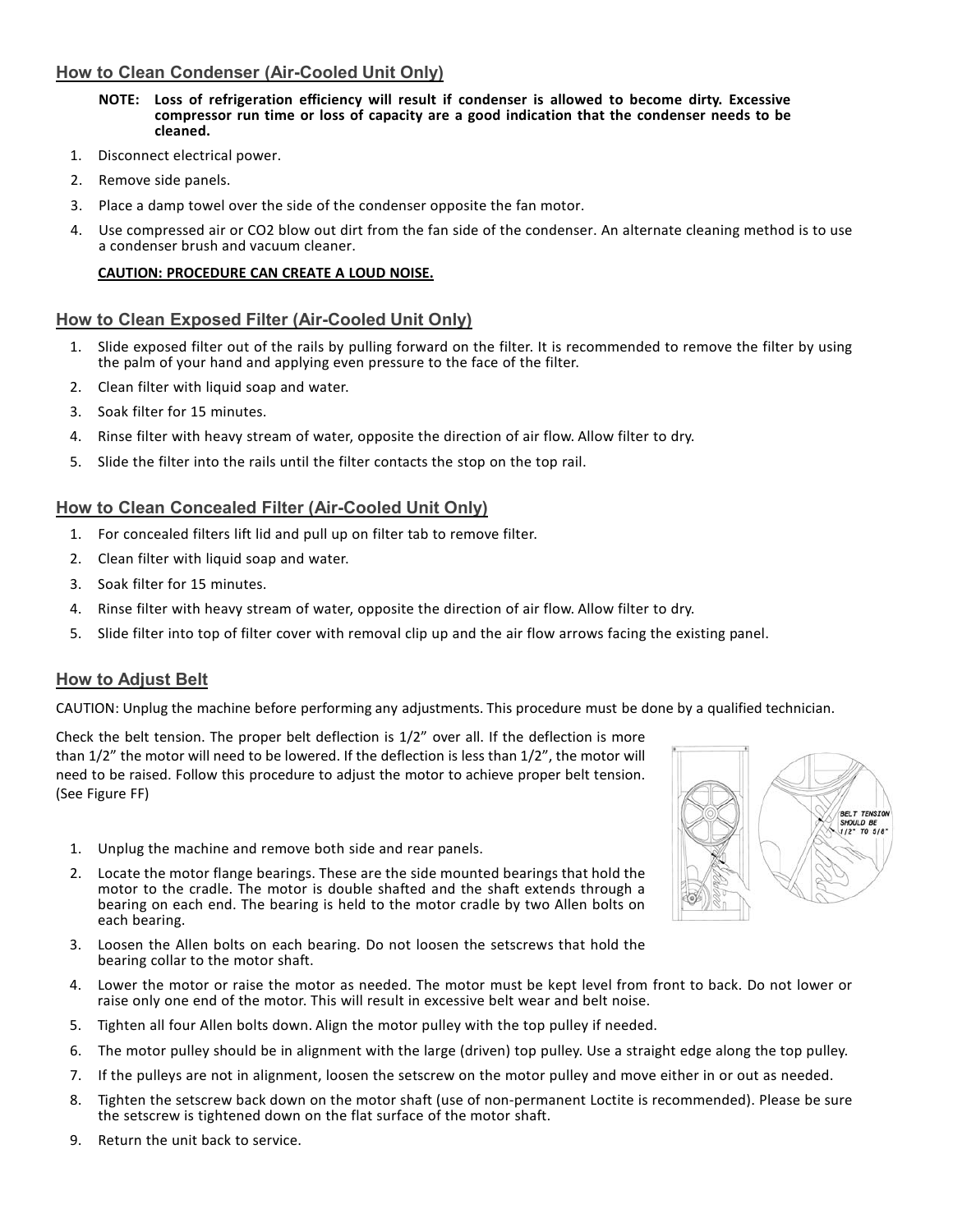#### **How to Change Back Lit Sign Merchandiser Bulb**

- 1. Remove the two screws located on the top of either side of the sign.
- 2. Lower the metal enclosure that frames the merchandiser insert.
- 3. Pull merchandiser enclosure down and out.
- 4. Replace bulb inside by pulling bulb straight out of the socket. Firmly insert the new bulb into the socket.
- 5. Reassemble. For ease of assembly, put merchandiser and plastic lenses in light box before placing metal enclosure back on.